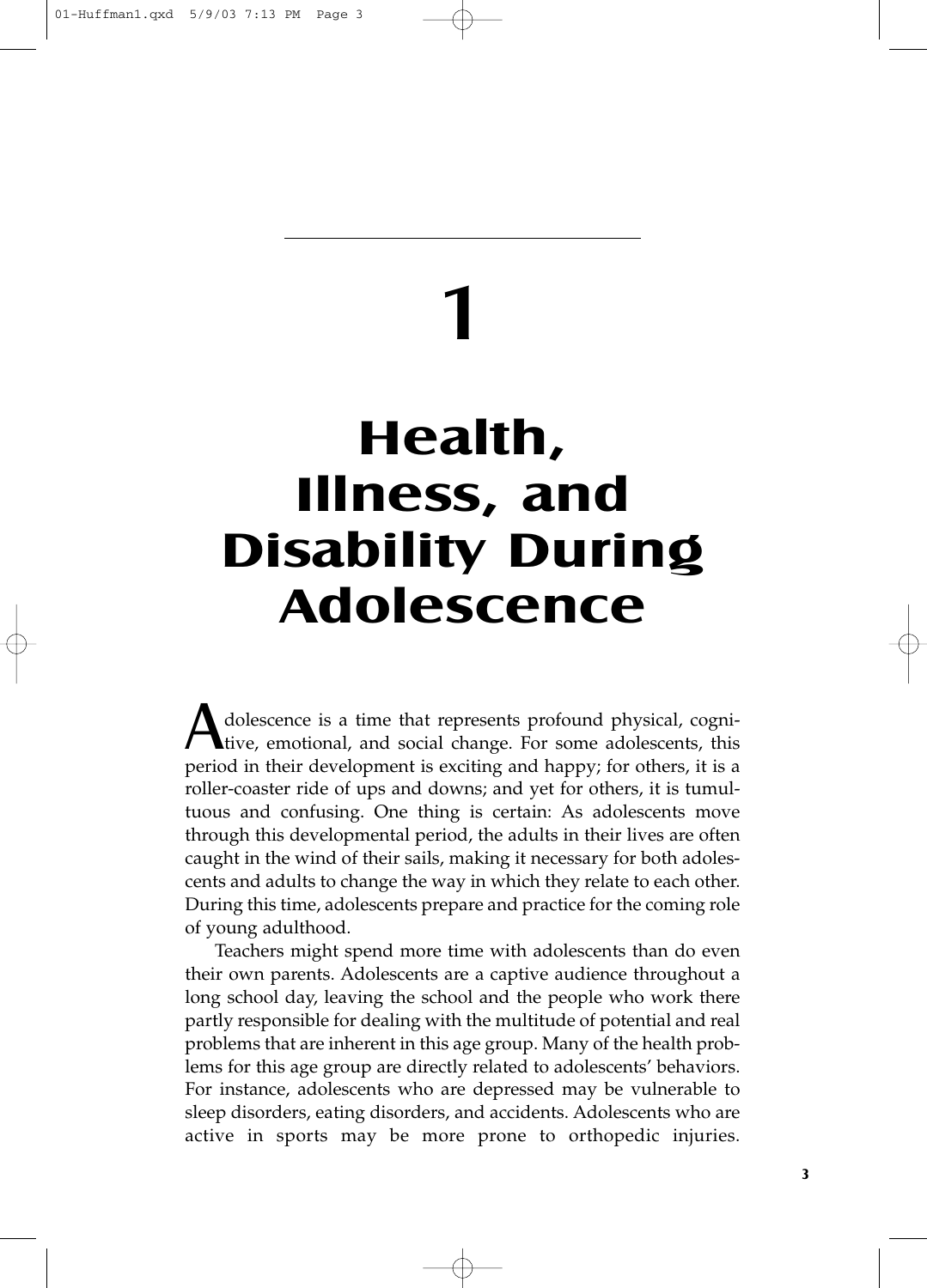Adolescents who have a chronic disease such as diabetes may rebel against doing those things that are necessary to keep them healthy. In part, understanding adolescent growth and development is akin to understanding the health-related issues of adolescence. More than ever before, the literature is rich with research about this developmental period and provides us with a glimpse into the adolescent world.

This chapter provides an overview of adolescent growth and development. In addition, it provides an introduction to common health care problems and addresses the impact of chronic illness and disability on the developmental stage as well as the effects of hospitalization.

## **Adolescent Growth and Development**

#### **Physical Development**

After infancy, adolescence is the second greatest growing period in a person's life. Many of the physical changes can be attributed to the gradual but considerable increases in the various hormones. These hormonal changes produce the manifestations of puberty, leading to the development of primary and secondary sex characteristics. The primary sex characteristics are those related to reproduction, and the secondary sex characteristics are those related to the distribution of muscle and fat tissue, the development of breasts and hips in girls, and the voice changes and growth of facial hair in boys. For girls, the onset of menarche occurs during this time. The onset of a girl's period is a complex biological and psychosocial process but seems to occur earlier in age than ever before, with the average age being approximately 13 years. Sex hormones increase gradually throughout adolescence. The sex drive is triggered by these hormones, which are higher during adolescence than during any other time of life. It seems that boys are more aroused by external sexual stimuli than are girls, who seem to often connect sex with love.

Often, adolescents will experiment with their sexual selves. Masturbation is common in both sexes during the middle adolescent years and is considered a normal behavior. It is also not uncommon for some adolescents to question their own sexual orientation and consider the possibility that they are homosexual. In some cases, these are transient thoughts, feelings, and behaviors; in others, the adolescents' sexual orientation is already predetermined. It is very important that if adolescents ask for support while experiencing these feelings, they get a calm and well-balanced perspective.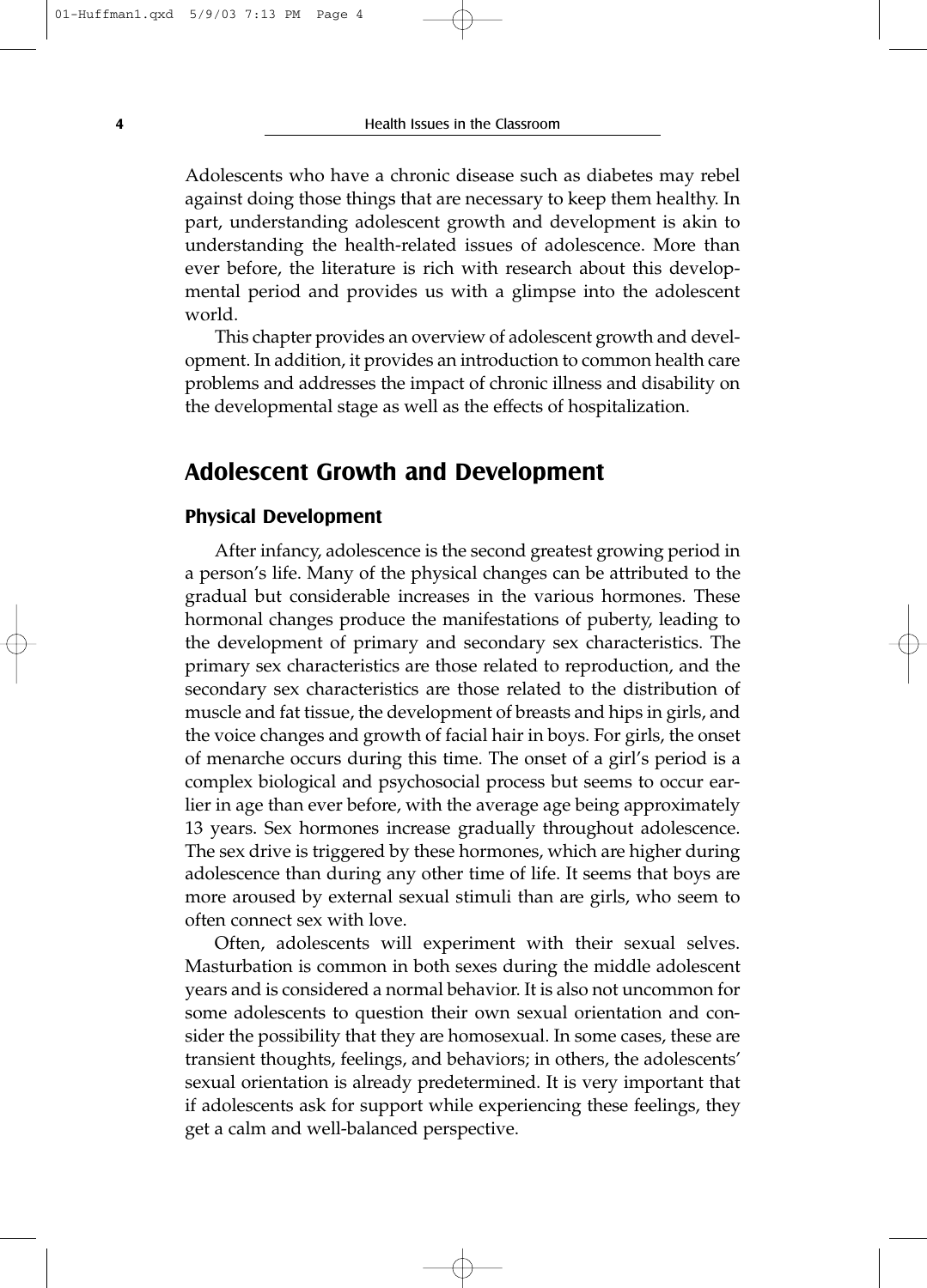Health, Illness, and Disability During Adolescence **5**

Although most of the physical changes that occur during this developmental period seem to be taken in stride, it is important for adults to understand that these changes are sometimes psychologically uncomfortable for growing adolescents. Body image is strongly affected by puberty. When adolescents deviate from what they consider the norm, they often feel unhappy and lose their confidence. The rapid skeletal growth during this period often leads to clumsiness, and adolescents sometimes feel outside of their own bodies. Actions that are sometimes viewed as carelessness by adults are frequently the result of adolescents becoming accustomed to their own bodily changes. A calm noncritical response is more helpful to maintaining self-confidence than is criticism. A sense of humor also helps.

#### **Cognitive Development**

Cognitive development during adolescence marks a time when there are significant changes in how adolescents are able to think and problem solve. During this time, adolescents develop important new skills. Piaget viewed adolescents as moving to a qualitatively new level of cognitive development. Adolescents are able to apply logical thought to more complex problems. They are able to look beyond the present and into the future and begin to explore the possibilities of what might be, not just what is. Piaget called this hypotheticodeductive reasoning. This means that adolescents can think of hypothetical solutions to problems and choose which solutions best fit the problems. Adolescents' ability to think more logically and systematically simultaneously gives them the ability to construct logical arguments themselves and to question the illogical arguments of others. This is difficult for adults who are often used to dealing with the more concrete thinking of school-age children.

Adolescents are also able to begin to see the connections between abstract concepts. This is one reason why they are able to learn advanced mathematical skills. Because of this ability, adolescents are able to start developing a philosophy or ideology of life. They start to develop their own ideas about life, morality, relationships, fairness, love, good, and evil. It is not unusual to see adolescents become very passionate about a particular issue. They no longer depend on others to define their views on certain things. This is not to say adolescents are not influenced by others; rather, it means they are capable of independent thought.

An additional aspect of cognitive development is that adolescents develop an egocentrism, believing that they are unique and that no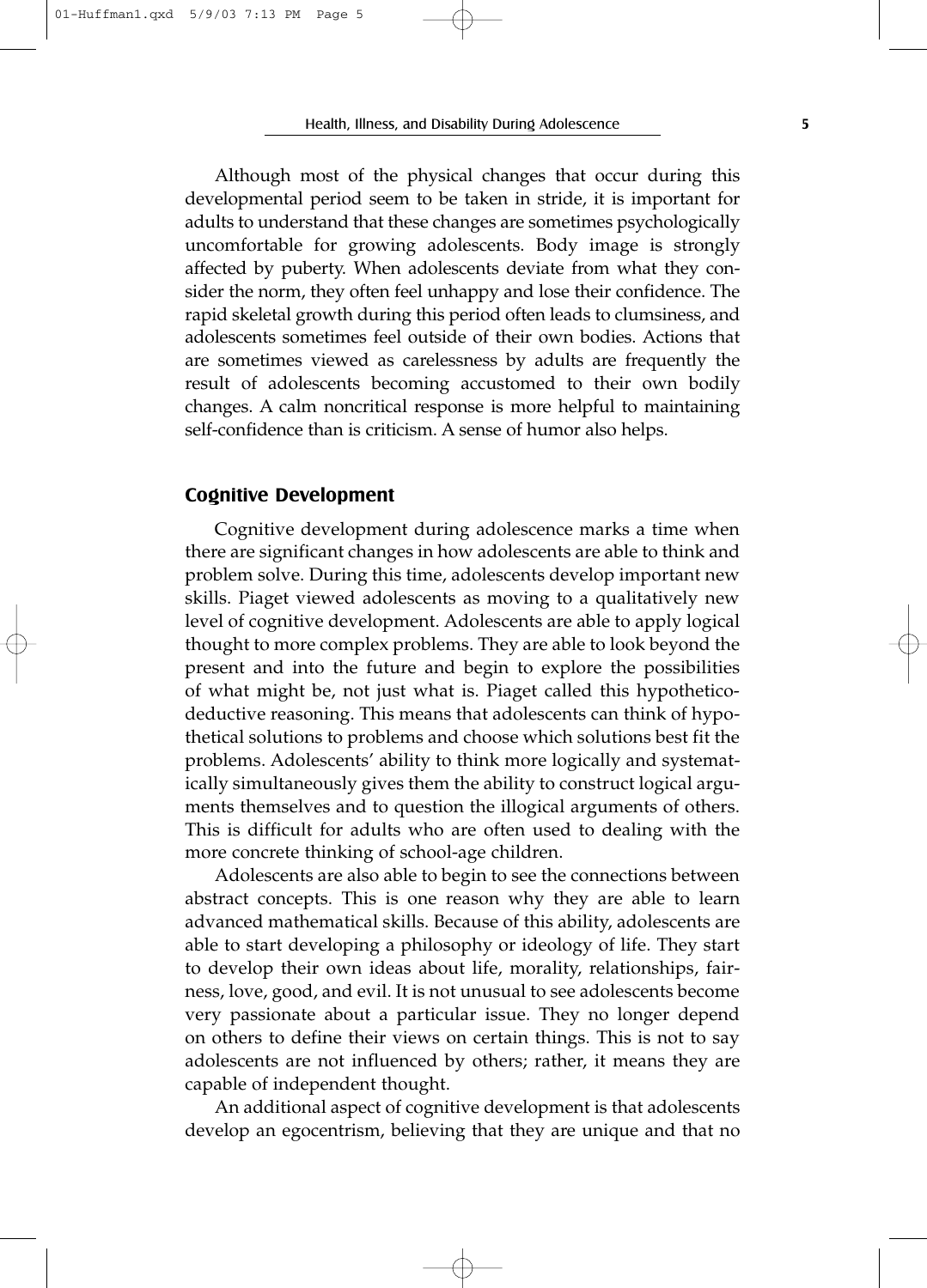one else has experienced the thoughts and feelings that they have. They believe that this is particularly true of adults; therefore, they do not share these thought with adults. In part, this might explain the secretiveness of adolescents, but consequently, it deprives them of an alternative perspective. This is frustrating for adults but is consistent with the task of adolescents forming independent self-identities.

#### **Emotional Development**

The major task of adolescence is to develop a secure sense of self. This involves the process of understanding self, understanding one's relationships with others, and understanding one's roles in society. Eventually, adolescents must synthesize all of their past experiences into integrated, well-formed, personal identities. As adolescents move through this developmental stage, their sense of self is at first very fragile but grows with maturity. It is postulated that one of the reasons why adolescents do not share things with adults is because their emerging self-identities are fragile and so adolescents feel a need to protect it. Young adolescents often believe that if they share too much information, adults will be able to see through them, leaving their selfconcepts vulnerable to attack. It is further thought that adolescents' tendency to view themselves as indestructible is actually a defense of their fragile but emerging self-concepts. Older adolescents have a more developed sense of self than do younger adolescents and are also better at viewing others as unique.

Some adolescents have a more difficult time than others in resolving the identity crisis that is part of adolescent development. Adolescents are said to be in a state of identity diffusion when they are not engaged in exploring their own identities. Many times, these teens find the thought of moving forward in life as overwhelming. These feelings are sometimes exhibited as behaviors that focus on the here and now, that is, a focus on the immediate with no emphasis on future goals and plans. Identity diffusion is normal during early adolescence but should resolve itself as adolescents move toward young adulthood.

All adolescents need ample opportunity to develop their selfidentities. According to Erikson, adolescents need two things to develop a well-integrated sense of identity. First, adolescents must carry forward from their earlier developmental years a sense of confidence, competence, autonomy, trust of others, and initiative. Second, adolescents need time to practice and experiment with new roles and need to receive support from parents and others while they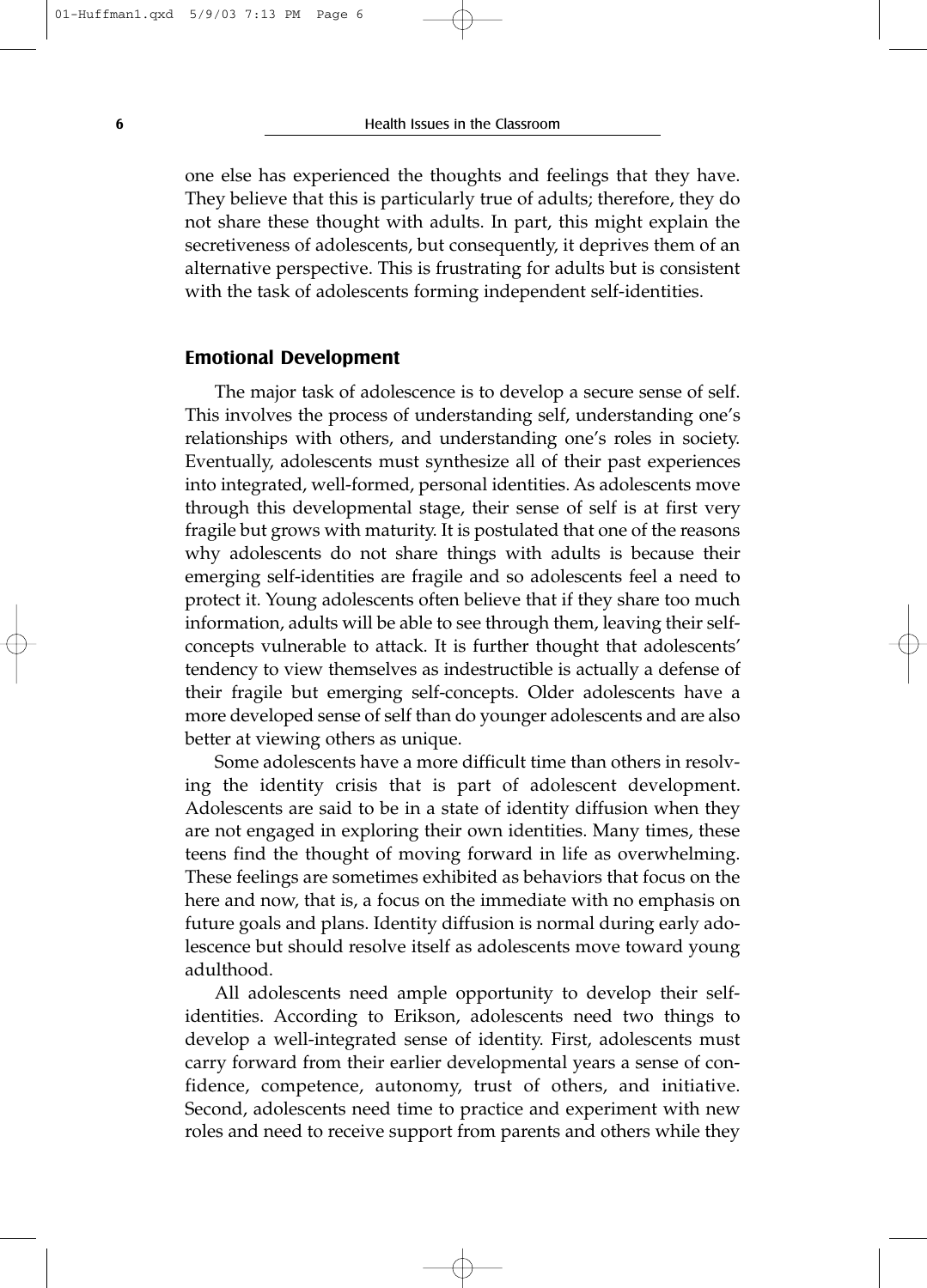do this. A warm and supportive environment leads to increased opportunity for identity development.

#### **Social Development**

Peer group relationships are extremely important to developing adolescents. Being a member of a peer group also contributes to identity formation. Due to adolescents' greater cognitive abilities, peer relationships become more complex and relationships grow deeper. There is a movement away from the same-sex relationships of middle childhood toward having to coordinate same-sex relationships with opposite-sex relationships.

The school environment in one sense fosters a separation from family. In many families, the home provides the base of operation but most activities occur in the school environment, with peers becoming the most important relationship. As adolescents move to separate from parents, they often become more dependent on peers. Adults sometimes feel frustrated by the notion that peers have more influence on their adolescent children than they do. The truth is probably somewhere in the middle. Adolescents tend to rely on their peers for advice and support, but this does not negate their need for involved families and adults in their lives that buffer the outside world.

## **Common Health Problems During Adolescence**

In the absence of chronic disease and disability, the problems that adolescents face are usually directly related to their developmental stage and related behaviors. Adolescent health issues are typically of the crisis type such as pregnancy testing, birth control information, testing for sexually transmitted diseases, sports injuries, and injuries resulting from accidents.

#### **Risky Behaviors**

Despite good parenting techniques and role-modeling by adults, adolescence is frequently a time for experimenting with risky behavior. The reasons for risk-taking behavior can include poor self-esteem, identity crisis, group dynamics (e.g., peer pressure), and the perception of adolescents that they are invulnerable to harm. Teenagers can also be faced with an array of family problems, such as domestic violence, child abuse, separation, and divorce, that can contribute to this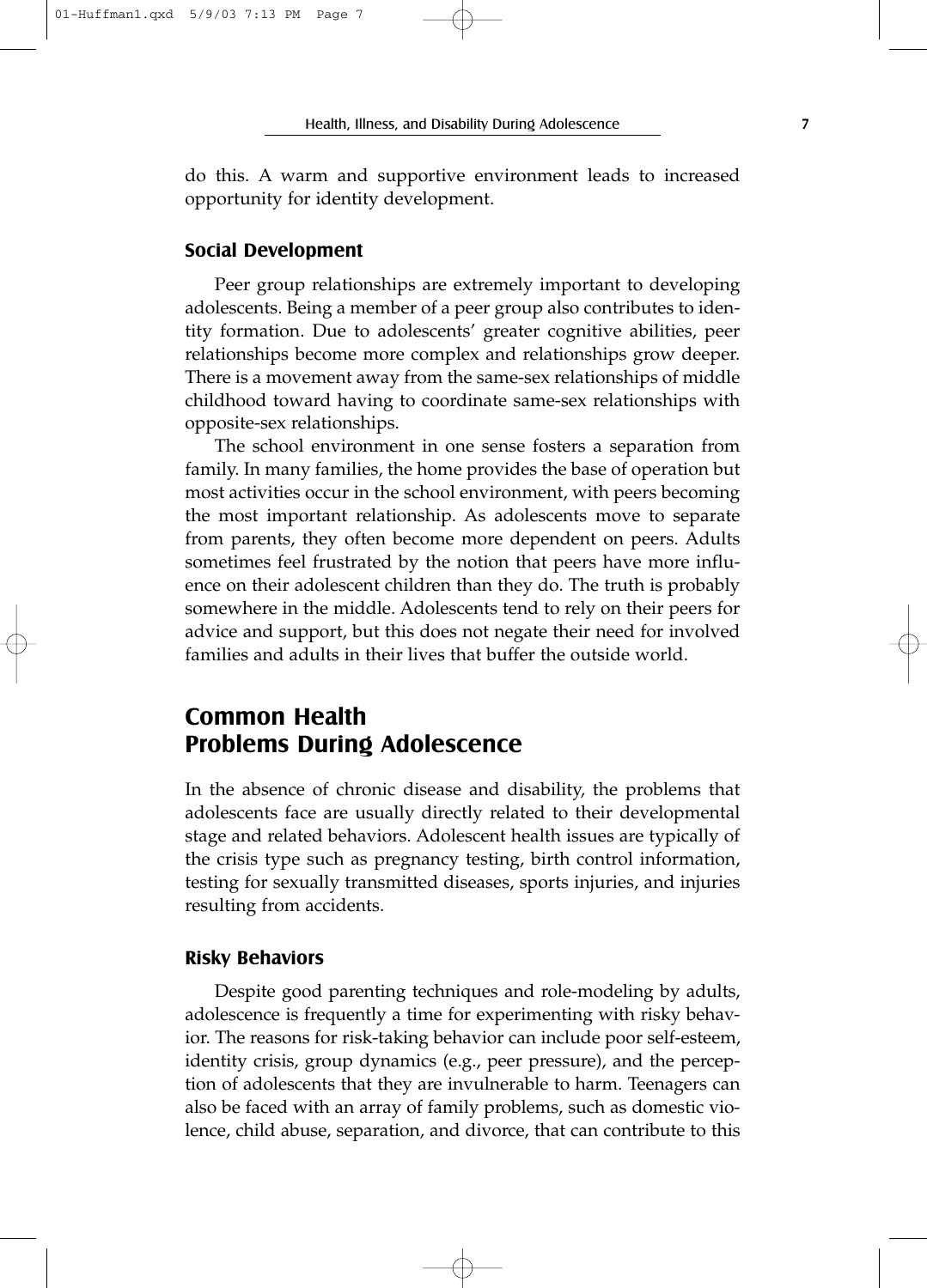problem. Adolescent depression places adolescents at risk for an array of serious problems, including suicide.

#### **Substance Abuse**

Substance abuse remains a serious adolescent problem. Alcohol is one of the most widely used substances by this age group. Although the use of cocaine is declining, marijuana is still the most popular adolescent drug. Many adolescents do not view marijuana as a drug. Designer drugs such as ecstasy are also problematic and sometimes life-threatening. In addition, despite media campaigns, tobacco use is still prevalent among teens. Substance abuse is associated with an array of health risks such as unsafe sex, unwanted pregnancy, driving under the influence, automobile accidents, and criminal activity.

#### **Sexual Experimentation**

Sexual experimentation can also lead to an array of health problems for adolescents. The sexually active teenager is a reality. Teenagers need access to information that is honest and frank. Each year, approximately 1 million girls get pregnant in the United States. Adolescents are vulnerable to sexually transmitted diseases, including AIDS. Information about "safe sex" practices, contraception, sexually transmitted diseases, peer pressure, and cultural definitions of gender roles needs to be disseminated to the adolescent population in a factual and nonjudgmental way.

#### **Body Image and Eating Disorders**

Body image and the associated problems can lead to other serious health risks. Behaviors such as crash dieting, the development of eating disorders, obesity, the use of diet pills, and the use of steroids all have serious health consequences. Through media exposure, young people are barraged with images of thin women and muscular men. Beauty is associated with happiness, success, and affluence, causing young people to judge their own body images against what they perceive as the ideal. Diseases such as anorexia nervosa and bulimia are difficult to treat and can lead to serious health problems or even death. Obesity is becoming a serious problem in our society; it leads to the development of chronic diseases and is further correlated to poor self-esteem. The use of diet pills and steroids also creates dangerous health risks. Programs that teach good nutrition, exercise, stress reduction, and the health risks associated with artificial diet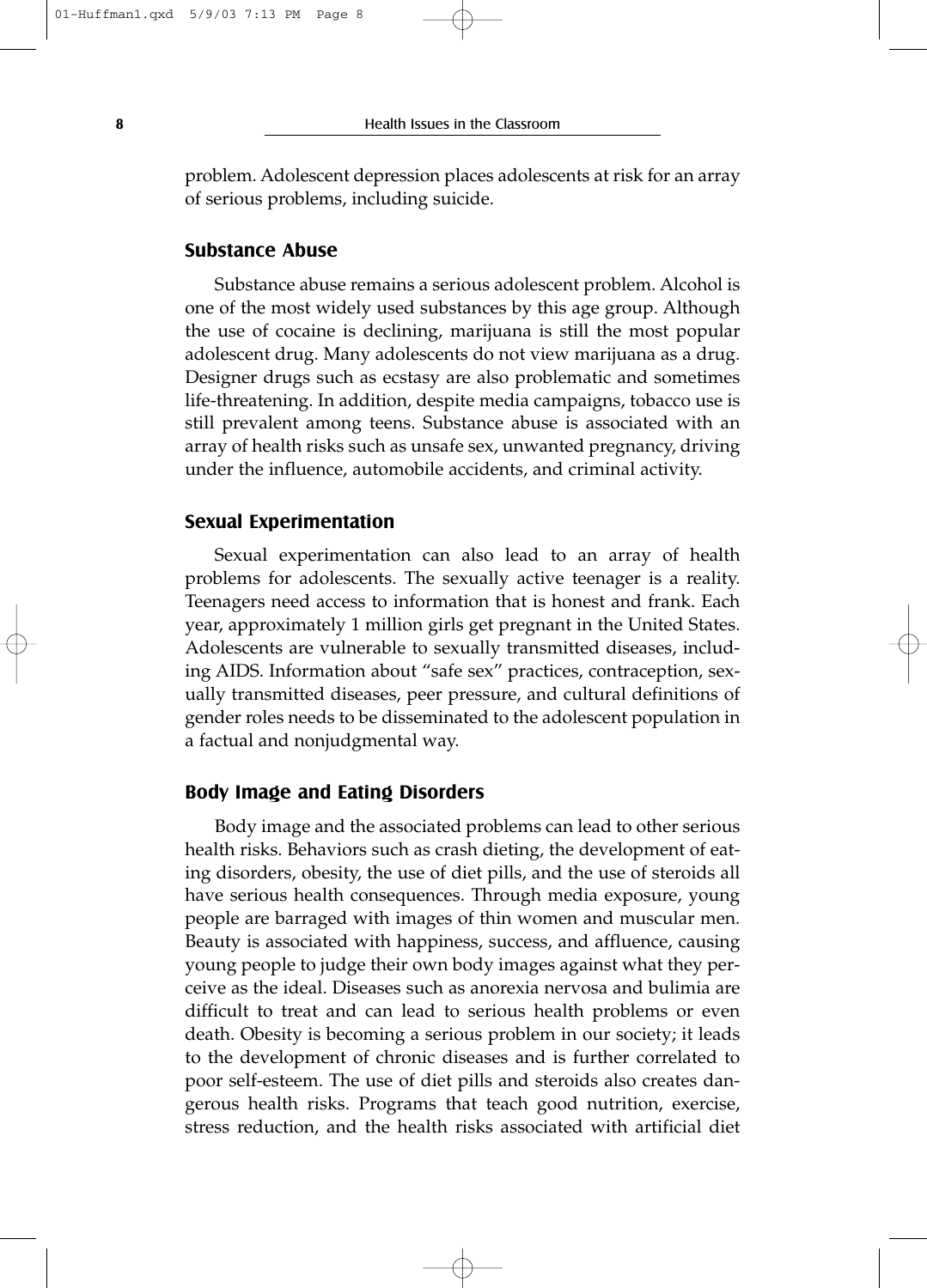aids are needed. Furthermore, providing opportunities for teens to explore their own identities and build self-esteem is essential.

#### **Depression and Suicide**

One of the most serious problems of adolescence is depression. Depression is often difficult to identify in adolescents. It is generally thought that this is due to the fact that adolescents often self-medicate their own feelings of sadness. Learning to cope with the disappointments of life is part of adolescent development; unfortunately, some adolescents feel overwhelmed and are not able to cope. Suicide is the third leading cause of death among adolescents, and during the past 25 years there has been a 25% increase in suicides among adolescents. Because of the seriousness of this problem, both parents and teachers must be able to recognize the danger signs associated with severe depression and potential suicide. If you suspect that an adolescent is depressed and may be contemplating suicide, you should look for the following signs:

- Loss of interest in previously pleasurable activities
- Sudden and striking personality changes
- Neglect of appearance
- Withdrawal from family activities
- Isolation from friends and social activities
- Noticeable changes in eating and sleeping habits
- Physical complaints such as stomachache and headache
- Decline in school performance
- Drug and alcohol abuse
- Unusual rebellious behavior
- Angry and/or violent outbursts
- Giving away of prized possessions
- Talking or joking about suicide
- Writing notes, poems, or essays about suicide
- Creating artwork that depicts depressive scenes
- A previous suicide attempt

Suicide attempts can be prevented when the involved adults act quickly. If it is suspected that an adolescent might be suicidal, the following interventions are appropriate:

• Share your observations with the adolescent. Do not be afraid to say the word *suicide.* This brings the unspeakable out into the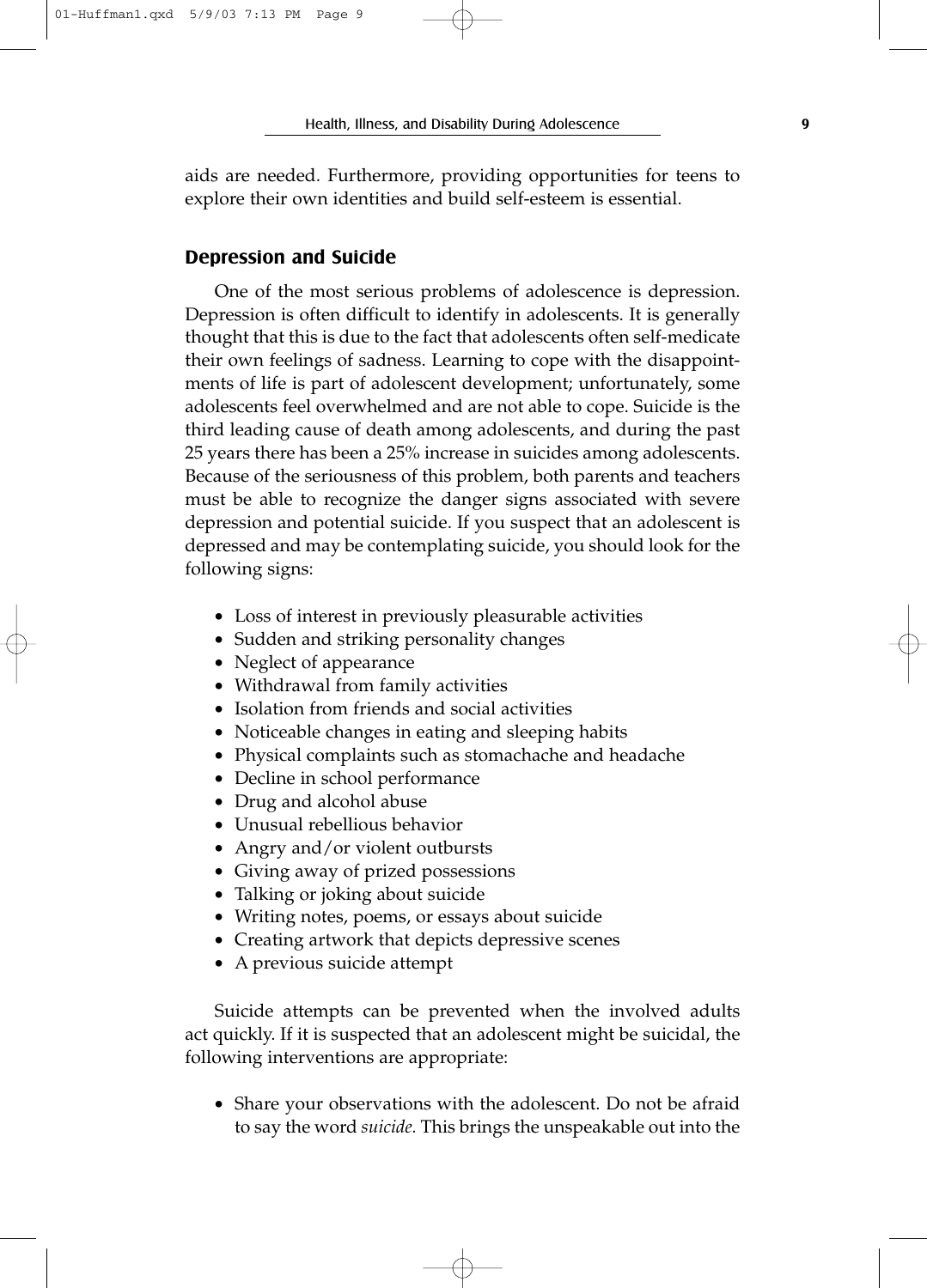**10 Health Issues in the Classroom** 

open and may help the teen to feel that someone has heard his or her cry for help.

- Ask the teen to talk about his or her feelings, listen carefully, and do not dismiss problems or get angry.
- Do not judge the severity of the problem from an adult perspective.
- Never agree to keep discussions of suicide secret.
- Acknowledge the adolescent's fear, despair, and sadness.
- Provide reassurance that problems can be handled, but do not dismiss the problem.
- Do not ignore the warning signs of suicide.
- Get professional help immediately.
- Do anything necessary to protect the safety of the adolescent.

#### **Accidents and Injuries**

Despite stricter laws regarding automobile safety, 78% of all unintentional injuries among adolescents are due to motor vehicle accidents. Three-fourths of all motor vehicle fatalities are males. The death rate from motor vehicle accidents is the highest in youth age 19 years or under than in any other age group in the United States. The use of alcohol while driving a vehicle (*see* Alcohol Abuse) significantly contributes to these alarming statistics. Given the seriousness of this problem, extensive educational strategies, coupled with parental involvement that not only focuses on preventive information but also targets specific behaviors and underlying etiologies, need to be implemented in our school systems across the country.

The Centers for Disease Control and Prevention, in its 2001 report on *School Health Guidelines to Prevent Unintentional Injuries and Violence,* provides guidance for the prevention of accidental injuries in the school setting. Some of these guidelines include the following:

- Establish a social environment that promotes safety and prevention of unintentional injuries.
- Implement health curricula and instruction that advocate health and safety. Through this provision, students develop the knowledge, attitudes, behavioral skills, and confidence necessary to adopt and maintain safe lifestyles.
- Provide safe physical education and extracurricular physical activity programs.
- Arrange for programs that teach and encourage all school personnel ways in which to promote safety and prevent accidents.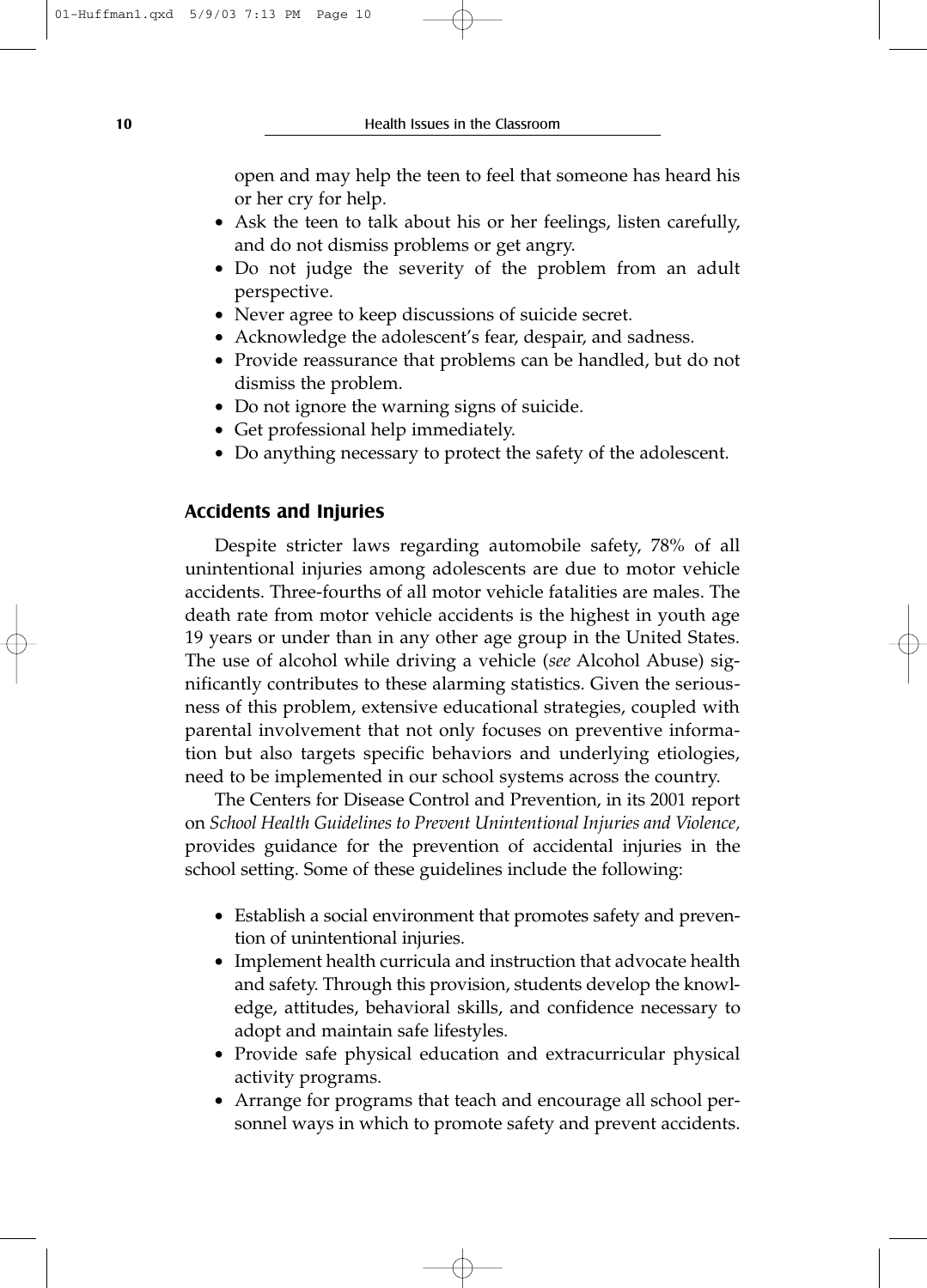These are just a few examples of health problems encountered by teachers in their day-to-day interactions with adolescents. Each day, teachers must understand the health concerns of these young people and often must make independent decisions regarding the management of these problems. In some instances, teachers play a vital role in reducing occurrences of health problems or even deaths of adolescents through preventive measures. In other situations, teachers initiate or follow through on strategies to manage health problems and bolster learning and academic success.

## **Chronic Illness in the Inclusive Classroom**

Federal mandates of laws of inclusion, advancing technology, and improved treatment regimens in the health care field have significantly increased the number of adolescents facing the challenges of living with a chronic illness while attending schools of learning.

Approximately 11 million adolescents live with chronic illness in the United States, representing about 31% of the population. Adolescents living with chronic illness have significantly more obstacles to overcome, and these barriers may severely interfere with the normal tasks of adolescents. These hurdles may include alterations in normal growth and development, exclusion from certain classrooms, social acceptance, a sense of being different from one's peers, overcoming feelings of dependency at a time when autonomy is valued, and excessive absences from school. Teachers who are knowledgeable about the unique health and educational challenges are able to respond sensitively and appropriately to students with chronic illness.

Not surprisingly, adolescents who have excessive absences from school face more challenges in meeting academic standards and outcomes. The school environment not only provides opportunities for learning but also encourages adolescents to interact, work together, resolve conflict, and solve problems. As a result of this process, adolescents develop a growing independence and a sense of the *who* that they are becoming. Any student who misses school due to chronic illness is deprived of these invaluable experiences.

Asthma, one example of a chronic illness, is the most common long-term respiratory illness for this age group (*see* Asthma). It is the leading cause of health-related absenteeism, with more than 10 million school days missed per year. When young people experience breathing difficulties, their attention is focused on their bodies and their anxiety levels increase. Inattention and anxiety interfere with the ability to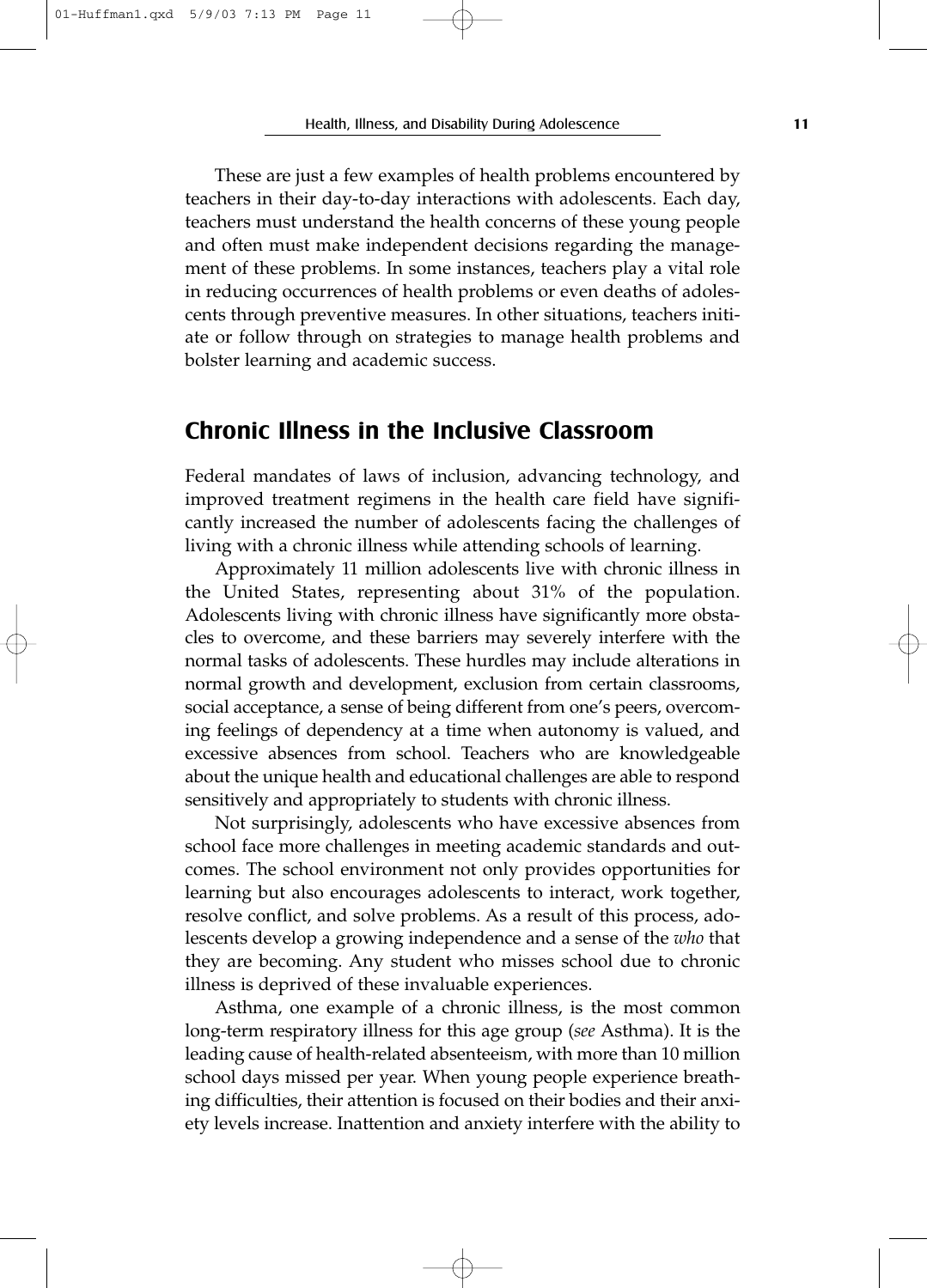learn. When this becomes a frequent or chronic situation, adolescents with asthma may be at increased risk for learning problems. Developmentally, adolescents do not want to be considered different from their peers, so they may refrain from using their medications in front of others or avoid informing teachers that they are in need of some assistance. Knowledgeable teachers are attuned to these problems and may be able to intervene before such situations worsen.

For adolescents with chronic illness, access to understanding teachers is critical for a positive school experience and academic success. For those students who do not experience any health problems, the sensitivity and role-modeling by teachers often makes the difference between acceptance and rejection of these vulnerable adolescents. Teachers can gain knowledge regarding health problems from school health personnel, communication with parents/caregivers/children, this text, and resources available on the Web. Knowledgeable teachers are less likely to act on the basis of their own bias and prejudices and are more likely to create a sensitive and caring school environment.

## **Disabilities in the Inclusive Classroom**

There are several labels that refer to the process of integrating young people with disabilities into the regular classroom. This concept has been identified by some school systems as "mainstreaming," "regular education initiative," "full inclusion," "partial inclusion," and/or "inclusion." Regardless of the selected terminology, current federal laws such as the Individuals with Disabilities Education Act (IDEA) mandate that any child with a disability has a right to attend free and appropriate public education in the least restrictive environment provided by his or her local school system. In a response to these legislative directives and considerable commitment of some school districts, tremendous strides have been made in overcoming challenges in providing disabled adolescents with access to education.

The U.S. Bureau of the Census indicates that 6.5 million children have some type of disability and that 96% of these students attend regular schools with their nondisabled classmates. Based on these statistical data, it is vital that all teachers have an understanding of adolescents' abilities and disabilities as well as the unique needs inherent in being disabled. A knowledgeable and sensitive teacher, who understands each student's individualized education program and meets the student's needs, will do much in creating a classroom environment where "inclusion" is a positive experience for children with and without disabilities.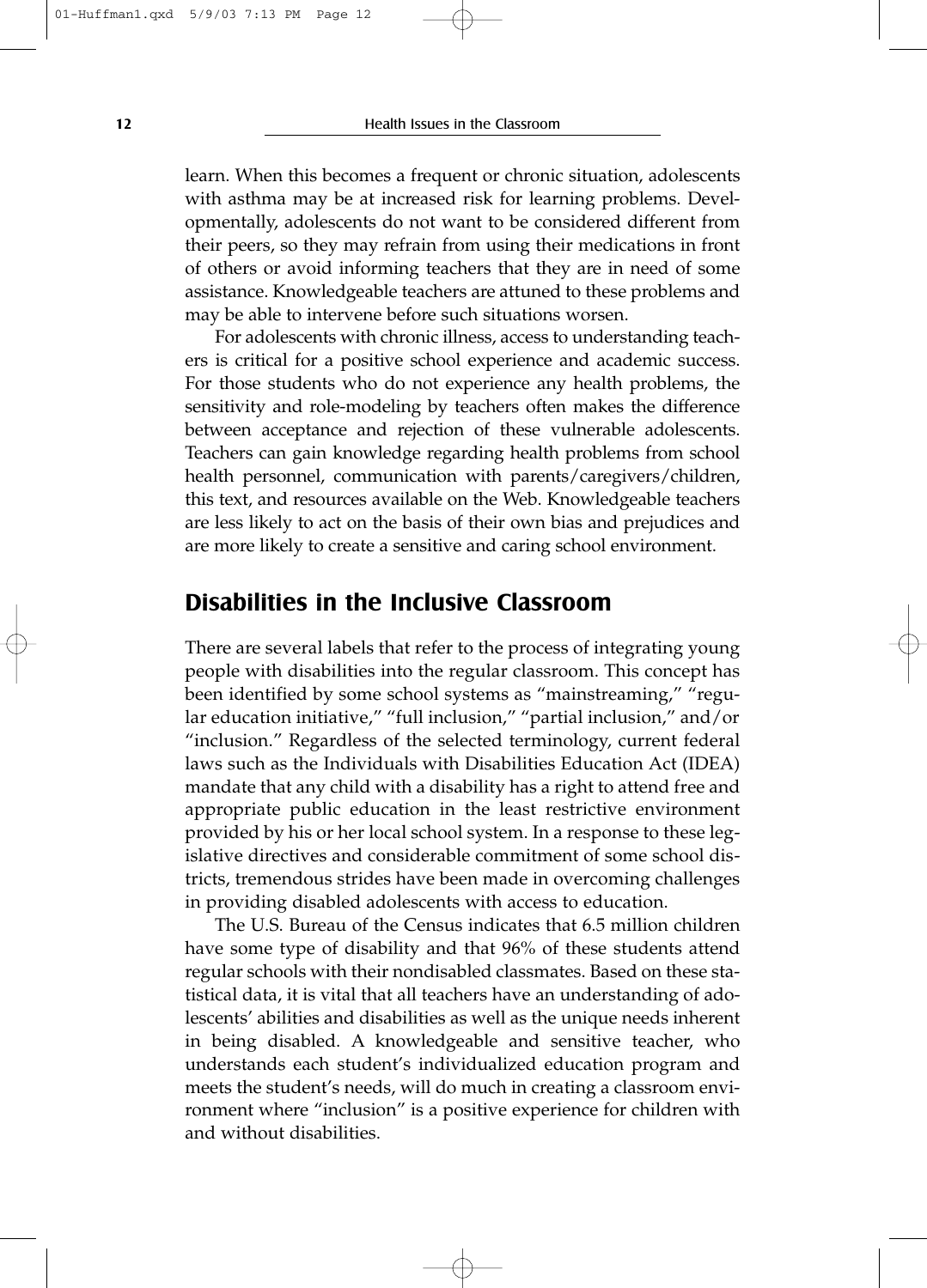Common disabilities seen in adolescents include learning problems and impairments of speech, hearing, and sight. In addition, some students have activity limitations and restrictions such as confinement to a wheelchair and use of a cane or walker. Regardless of the source of these disabilities, teachers working with these young people can significantly affect the adolescents' ability to achieve the developmental task of gaining a sense of identity. A focus on these adolescents' strengths or abilities, rather than on their disabilities, may give the adolescents a new perspective of what they believe they can accomplish and foster a sense of self-worth. Adolescents who attend school have the advantages of learning and socializing with a diverse group of peers as well as the disadvantage of confronting that they are "different" and may be the focus of ridicule and exclusion by their classmates. A knowledgeable teacher, who is sensitive to what it means to live with a disability, plans activities in which all adolescents can participate and models acceptance of differences that may have a significant impact on these adolescents' sense of belonging while enhancing nondisabled students' understanding of disability.

The adolescent living with disability brings to the classroom a vast array of concerns to be addressed by his or her school system. In addition to educational issues, these concerns include the following:

- Arranging for a safe exit from the classroom in case of an emergency situation
- Sensitizing nondisabled students to promote "inclusion" without embarrassing or breaching the confidentiality of the disabled adolescent
- Developing learning strategies that take into consideration the disabled adolescent's frequent absenteeism and energy level
- Planning a classroom schedule that meets the unique health needs of the adolescent

The teacher will need to communicate with parents/caregivers, school health and educational personnel, and the adolescent to better understand these concerns. Enhanced understanding will ensure appropriate planning for the disabled adolescent's successful integration into the classroom.

In addition to educational and safety concerns, teachers have identified fears related to appropriately responding to medical emergencies associated with specific disabilities in adolescents. Classroom emergencies such as seizures (*see* Epilepsy and Seizure Disorders), a sudden onset of flushed and sweating skin in a child with spinal cord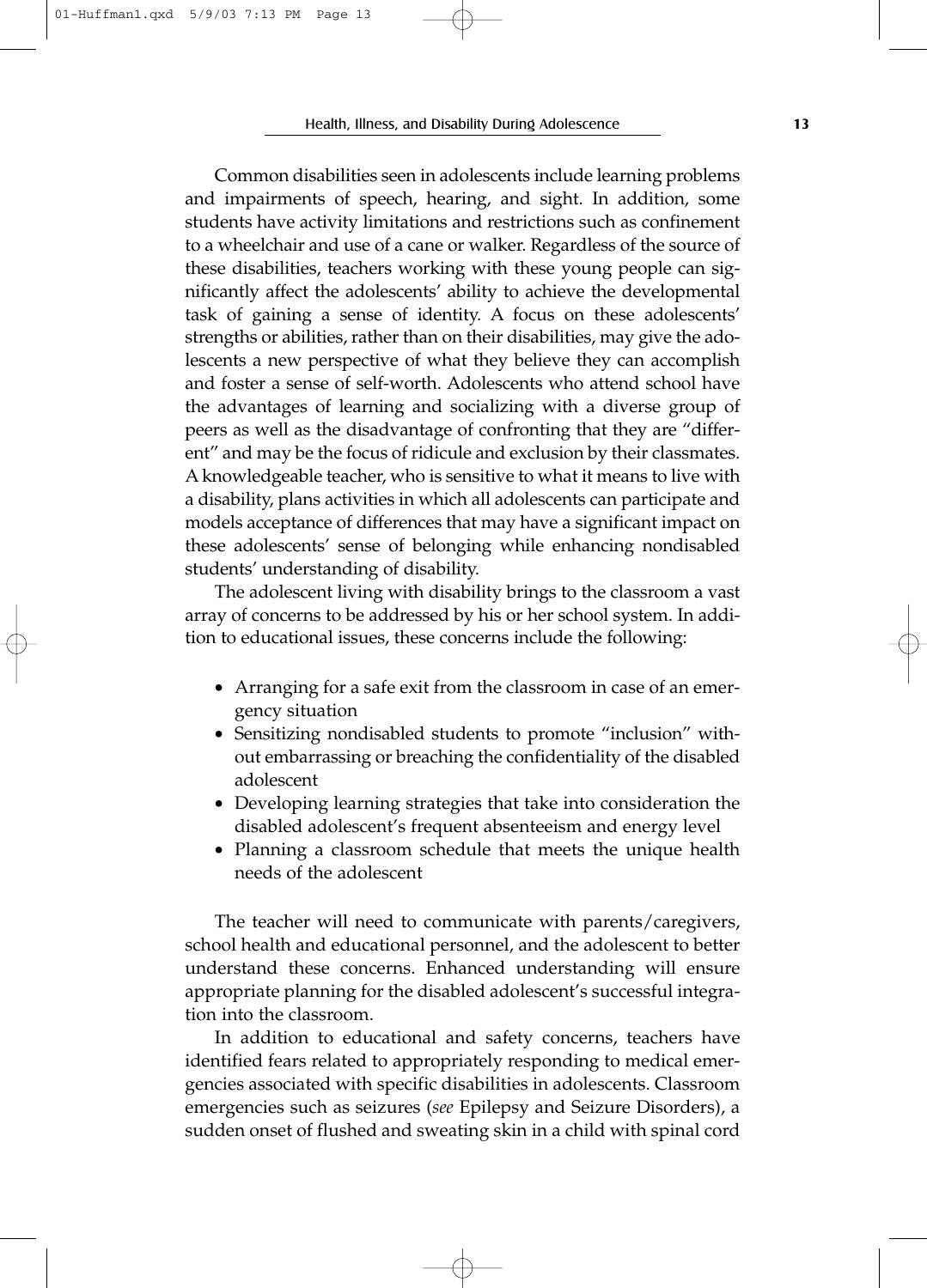injury (*see* Spinal Cord Injury: Long-Term Care), and difficulty in breathing in a child with cystic fibrosis (*see* Cystic Fibrosis) require knowledgeable teachers who understand both the significance and the urgency of responding to these situations. Access to information, training, and identification of resource personnel are crucial in addressing these issues and in decreasing the worries of teachers.

The importance of school in the lives of all children is well known. For adolescents living with disabilities, being in school serves to afford them a sense of normalcy and acceptance. Therefore, teachers play a significant role in enhancing disabled adolescents' self-esteem and assisting them with having a positive view about attaining an education.

The incorporation of a healthy lifestyle during adolescence will provide benefits not only during the teenage years but also during adulthood.

## **Hospitalization**

Hospitalization can be a difficult experience for adolescents. Adolescents who are hospitalized may experience a variety of feelings that are connected to their developmental stage. Because adolescents often see themselves as invulnerable to harm, hospitalization can be difficult for them to understand. Most adolescents do not believe that bad things can happen to them or their friends. When their belief is proven to be wrong, they sometimes need additional support to adapt.

Adolescents are not yet adults but are not still children. Because of their size, most people expect them to act like adults, forgetting that they have not yet developed the range of coping skills that adults have developed. During an episode of hospitalization, adults must remember that an adolescent might not be able to act as "adult" as they would expect. Psychosocial responses of the adolescent during hospitalization might include periods of rebelliousness where the adolescent will attempt to maintain his or her autonomy. Conversely, the adolescent might display signs of regression where he or she will display more childlike behaviors. Both responses are consistent with normal adolescent development. Adults need to meet the adolescent on his or her own terms and at his or her level of functioning at this time and place.

Additional psychosocial responses are typical of any person who is hospitalized. Feelings of anxiety, helplessness, frustration, and anger are normal responses to hospitalization. These feelings